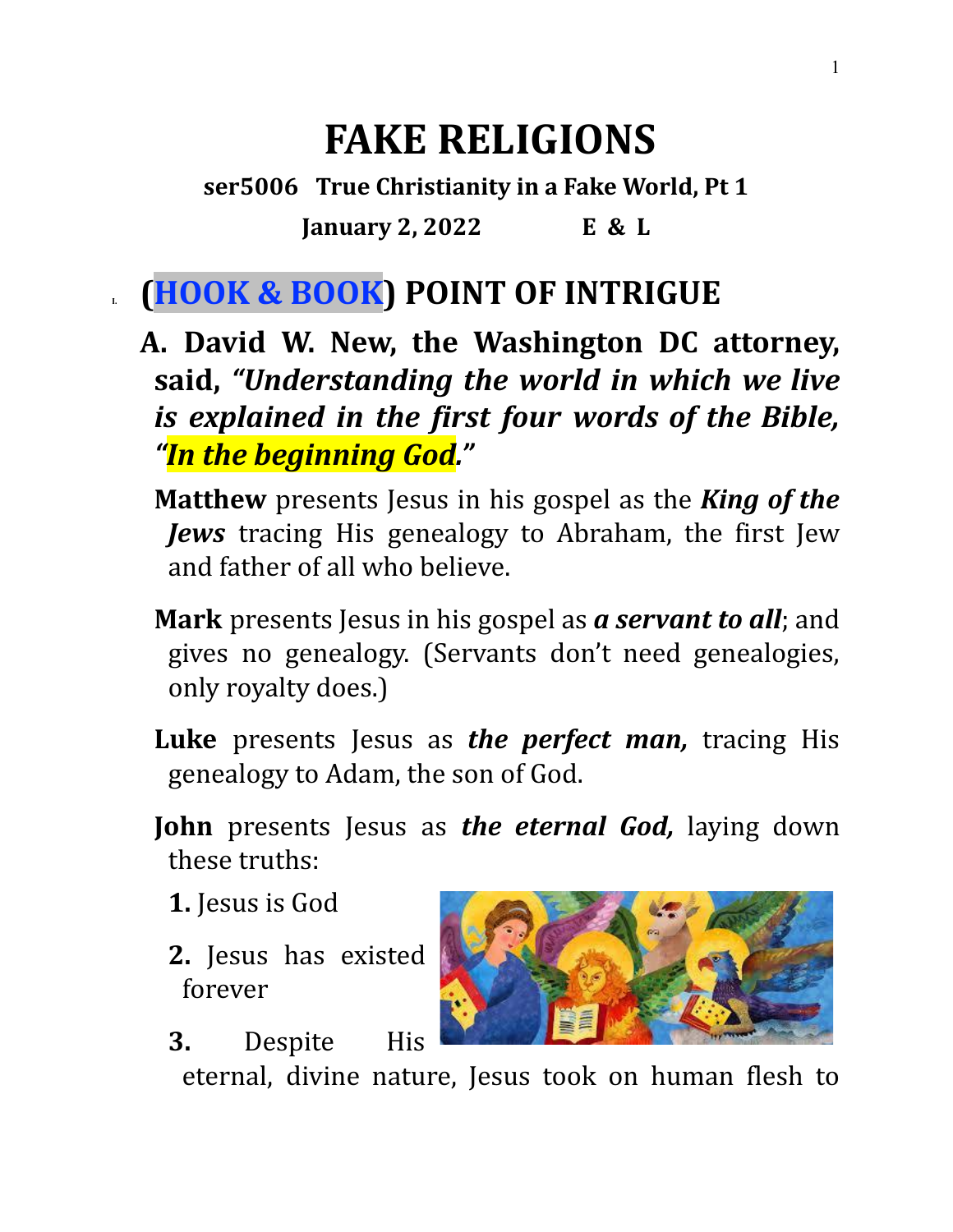display God's glory and offer grace to all mankind. (**show symbols of the 4 gospels, p1**)

John, along with his brother James, came from an affluent family. All indications are that at one time John was opinionated and headstrong. He and his brother were referred to as a "sons of thunder." But somewhere along the way he got the message of love, and later was referred to as "the apostle of love."

Mother Teresa said, *"If you judge people you have no time to love them."* Certainly this "son of thunder" who wanted to call down fire from heaven on the Samaritans, did a 180 and learned to love rather than judge.

## **Who should you be loving instead of judging?**

## St John writes in *John 1:1-4*

In the beginning was the Word, and the Word was with God, and the Word was God. **<sup>2</sup>**He was in the beginning with God. **<sup>3</sup>**All things were made through Him, and without Him nothing was made that was made. **<sup>4</sup>** In Him was life, and the life was the light of men.

# **B.** *What* **identifies a FAKE RELIGION?**

First, let's ask the question: *How many religions are there in the world?*

Answer: Over four thousand. Out of those four thousand, five populate the earth in greater measure. They are:

Buddhism Christianity



Hinduism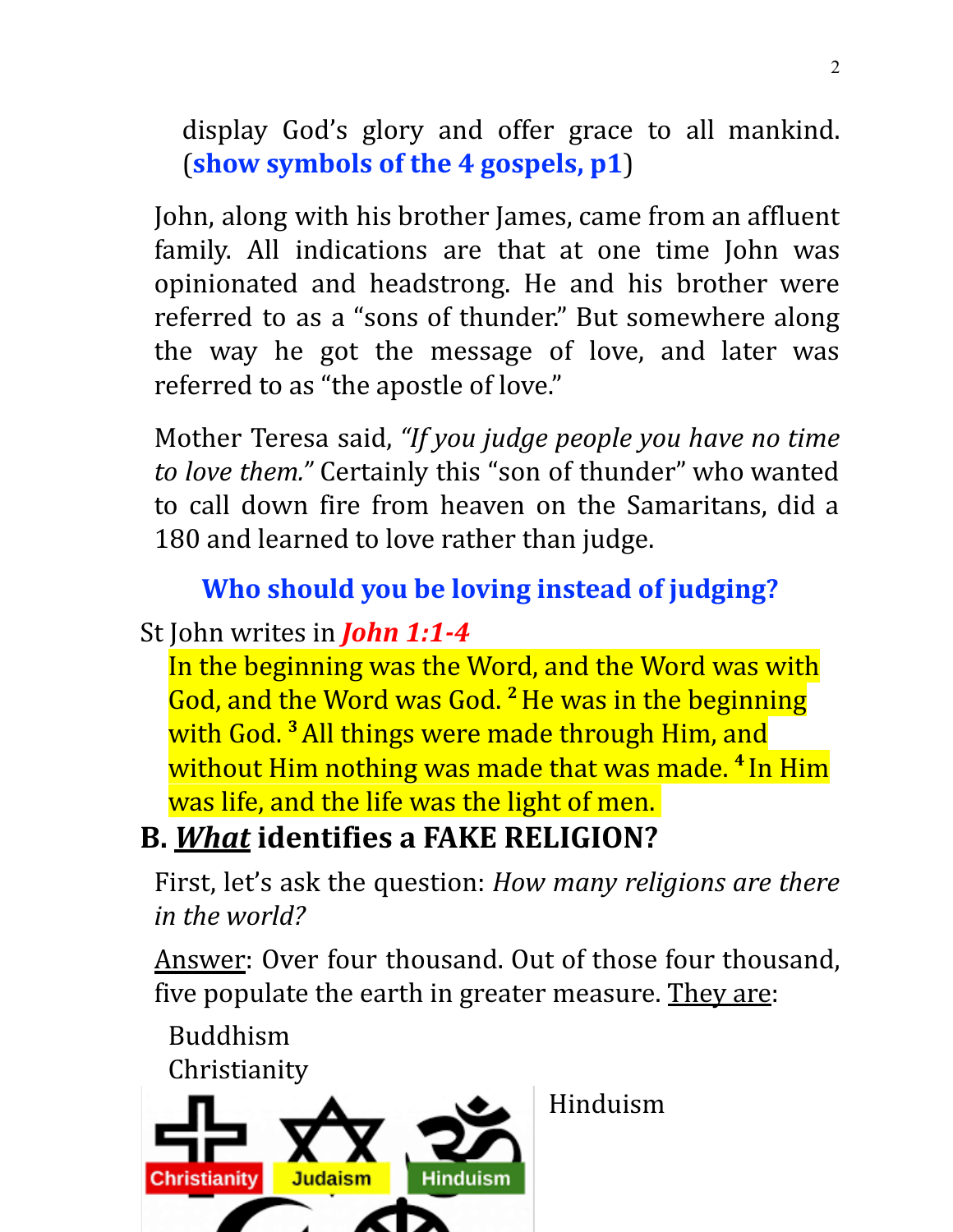Islam Judaism

Out of these five, Christianity has the most followers with 2.8 billion; Islam is the second largest with 1.6 billion.

Second, there are two essential truths that identify a "fake religion."

### **1. What is being worshipped?**

**2. Who is Christ?**

**C. Let us pray!**

# **II. ESSENTIAL TRUTHS THAT DISTINQUISH TRUE RELIGION FROM FAKE RELIGION**

## **A. (LOOK) What is being worshipped?**

My favorite Christian movie of all time is Chariots of Fire. The film is set in the 1920s when the United Kingdom was class-obsessed and religiously divided. The movie draws a contrast between a Jew, Harold Abrahams, and a devout Christian, Eric Liddell. Eric sees running as a part of his worship to God, refusing to train or run on the Lord's Day. Harold sees running as a way of overcoming anti-Semitism and class bias, but neglects his beloved sweetheart, Sybil in his single-minded quest.

There is one scene in the film that vividly portrays this fundamental truth regarding the identification of "fake religions," and that the God of the Bible has no equal and is the only true God.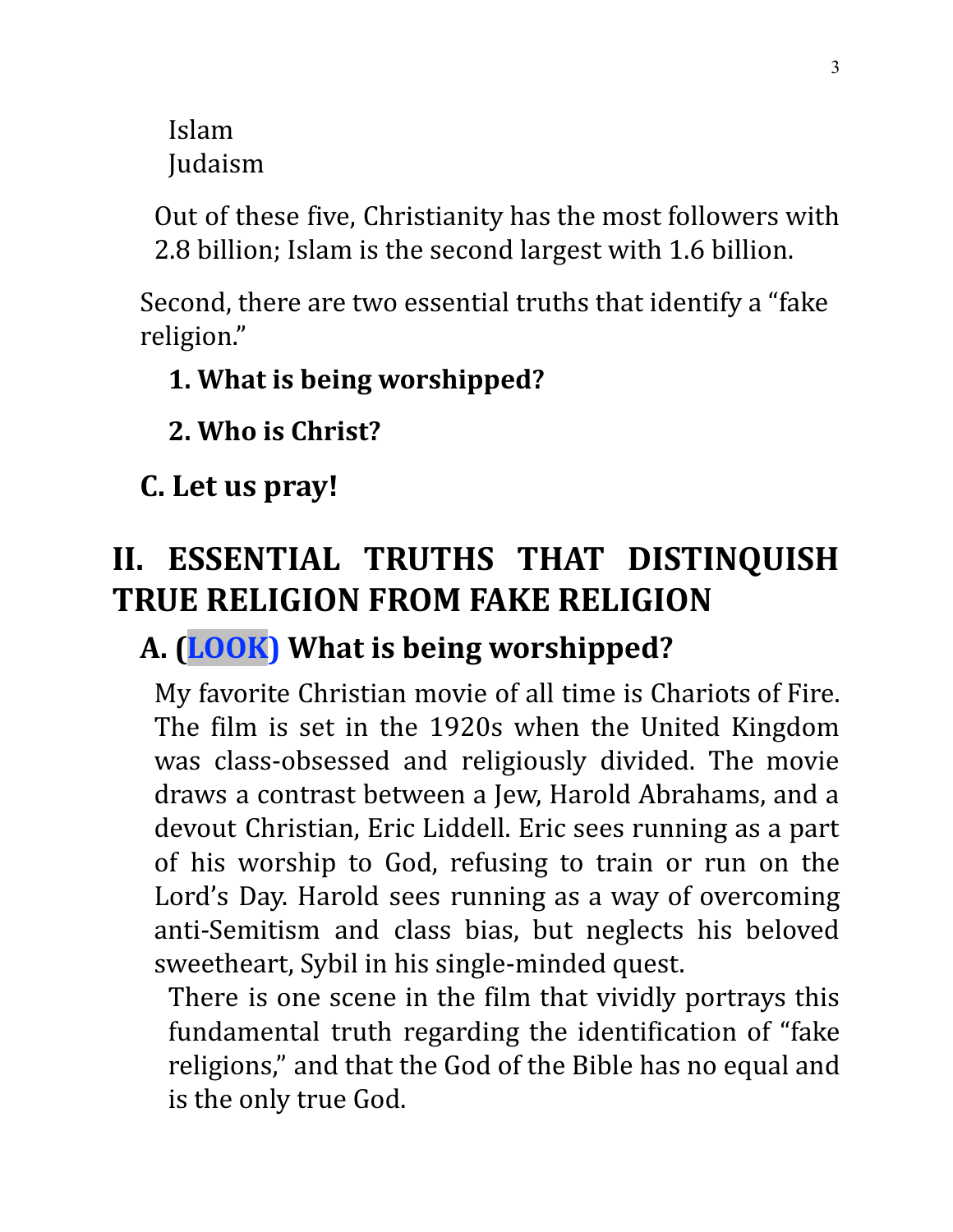Understand the setting. The nations have gathered with their best athletes. The politics of world powers are on display, and Eric Liddell addresses the frailty of our human conceptions of greatness when he reads from Isaiah 40. Let's look at it. (**show video clip <https://youtu.be/ZjF59VB0h6g> 2:18**)

### *Isaiah 40: 8-31(selected verses)*

**<sup>8</sup>** The grass withers, the flower fades, But the word of our God stands forever."

<sup>12</sup> Who has measured the <sup>[\[g\]](https://www.biblegateway.com/passage/?search=Isaiah%2040&version=NKJV#fen-NKJV-18433g)</sup>waters in the hollow of His hand,

Measured heaven with a [[h\]](https://www.biblegateway.com/passage/?search=Isaiah%2040&version=NKJV#fen-NKJV-18433h)span

And calculated the dust of the earth in a measure? Weighed the mountains in scales And the hills in a balance?

**<sup>15</sup>**Behold, the nations *are* as a drop in a bucket, And are counted as the small dust on the scales; **<sup>17</sup>**All nations before Him *are* as nothing, And they are counted by Him less than nothing and worthless.

**<sup>18</sup>** To whom then will you liken God? Or what likeness will you compare to Him?

**<sup>21</sup>**Have you not known? Have you not heard? Has it not been told you from the beginning? Have you not understood from the foundations of the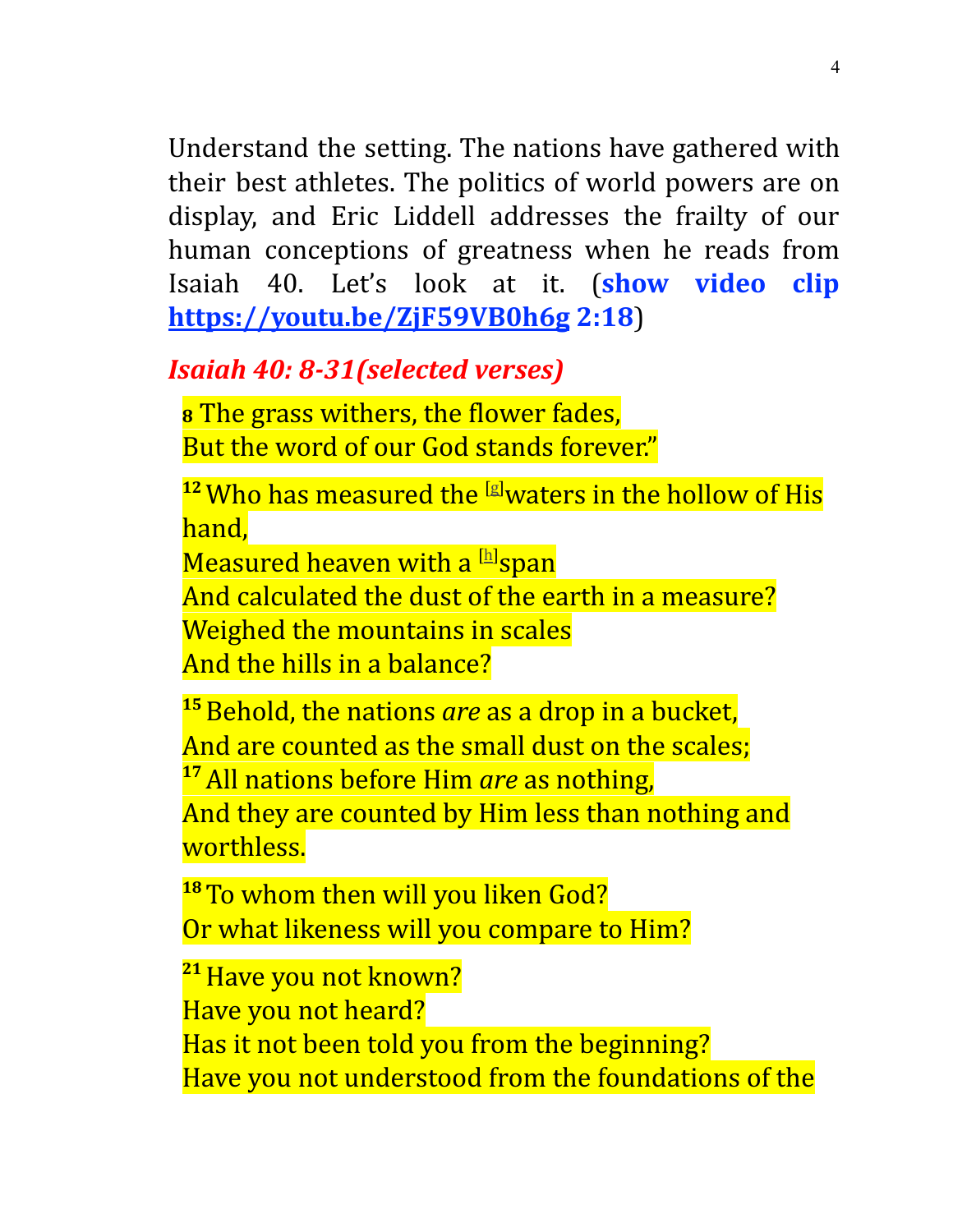#### earth?

**22** *It is* He who sits above the circle of the earth, And its inhabitants *are* like grasshoppers, Who stretches out the heavens like a curtain, And spreads them out like a tent to dwell in. <sup>23</sup> He <sup>[i]</sup>brings the princes to nothing; He makes the judges of the earth useless. <sup>24</sup> Scarcely shall they be planted, Scarcely shall they be sown, Scarcely shall their stock take root in the earth, When He will also blow on them, And they will wither, And the whirlwind will take them away like stubble.

*NOTE!* The average empire lasts 250 years. America will be 250 years old in 2026.

> **25** "To whom then will you liken Me, Or *to whom* shall I be equal?" says the Holy One. **<sup>26</sup>** Lift up your eyes on high, And see who has created these *things,* Who brings out their host by number; He calls them all by name, By the greatness of His might And the strength of *His* power; Not one is missing.

**<sup>28</sup>**Have you not known? Have you not heard? The everlasting God, the LORD, The Creator of the ends of the earth,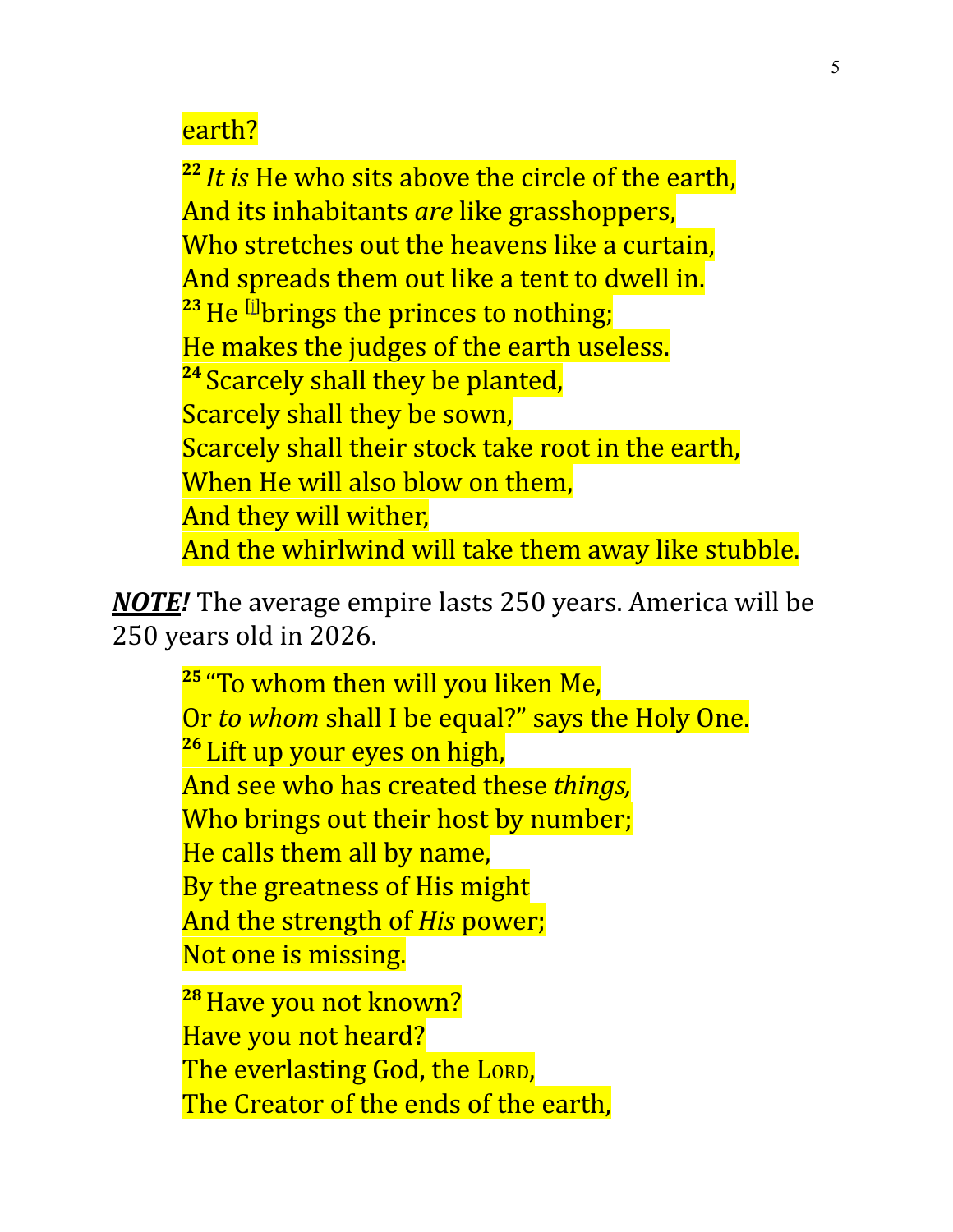Neither faints nor is weary. His understanding is unsearchable.

**<sup>29</sup>**He gives power to the weak, And to *those who have* no might He increases strength. **<sup>30</sup>** Even the youths shall faint and be weary, And the young men shall utterly fall, **<sup>31</sup>**But those who wait on the LORD Shall renew *their* strength; They shall mount up with wings like eagles, They shall run and not be weary, They shall walk and not faint.

**Truth number one:** Any god that is the creation of man's imagination and of human hands is fake, and the religion built around it is fake.

## **B. (Number two)** *Who* **is being worshipped?**

#### *Deuteronomy 6:4*

"Hear, O Israel: The LORD our God, the LORD is one.

### *1 Corinthians 8:6*

This verse tells us there is one God, the Father, of whom are all things, and the Son through whom are all things, clearly stating that Jesus is God.

yet [h](https://biblia.com/bible/nkjv/1-corinthians/8/6#footnote1) for us *there is* one God, the Father, [i](https://biblia.com/bible/nkjv/1-corinthians/8/6#footnote2)of whom *are* all things, and we for Him; and <sup>[j](https://biblia.com/bible/nkjv/1-corinthians/8/6#footnote3)</sup>one Lord Jesus Christ, <sup>[k](https://biblia.com/bible/nkjv/1-corinthians/8/6#footnote4)</sup>through whom *are* a[l](https://biblia.com/bible/nkjv/1-corinthians/8/6#footnote5)l things, and <sup>l</sup>through whom we *live*.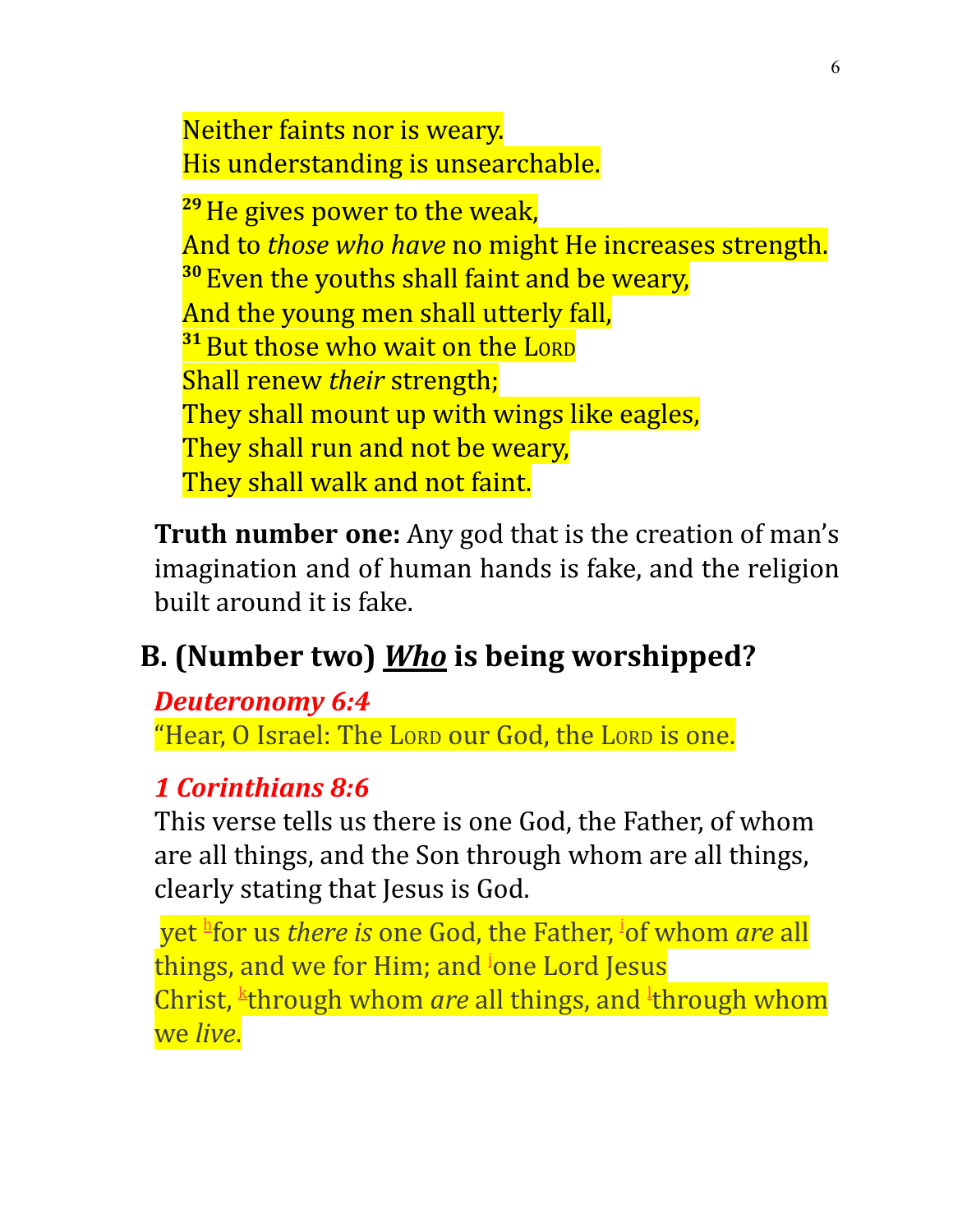*Genesis 1:1, John 1:1* and *John 17:3* tells us Jesus coexisted with the Father and Holy Spirit as God and was God.

### *Colossians 1:16*

For by Him all things were created that are in heaven and that are on earth, visible and invisible, whether thrones or dominions or principalities or powers. All things were created through Him and for Him.

### **Let's look at Jesus' own words. He is in discussion with the Pharisees.**

*John 8:56-59*

Your father Abraham rejoiced to see My day, and he saw *it* and was glad." **<sup>57</sup>** Then the Jews said to Him, "You are not yet fifty years old, and have You seen Abraham?"

*NOTE!* To have seen Abraham means Jesus was living 1767 years before this moment in time.

**58** Jesus said to them, "Most assuredly, I say to you, before Abraham was, I AM."

*NOTE!* This is the same I AM which introduced Himself to Moses in the desert, saying tell Pharaoh, "I AM that I AM."

**<sup>59</sup>** Then they took up stones to throw at Him; but Jesus hid Himself and went out of the temple, going<sup>[[p\]](https://www.biblegateway.com/passage/?search=John+8&version=NKJV#fen-NKJV-26441p)</sup> through the midst of them, and so passed by.

**(TOOK)** If a religion doesn't clearly state and believe that Jesus is God, that religion is "fake."

After Jesus had calmed the sea, we are told that the disciples worshipped Him. *Matthew 14:33* tells us,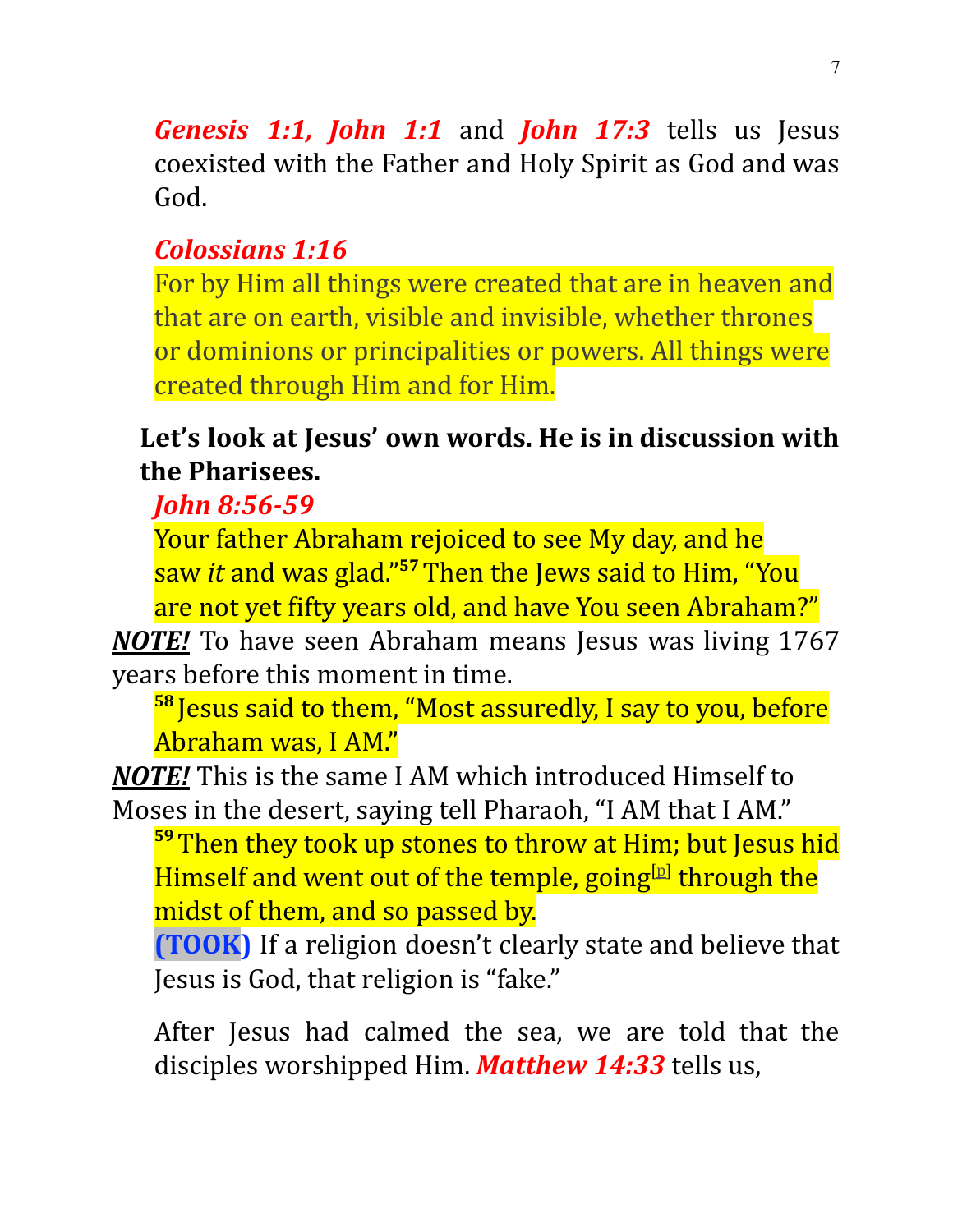Then those that were in the boat came and worshipped Him, saying, "Truly You are the Son of God."

# **III. IDENTIFYING "FAKE" RELIGIONS**

# **A. The following religions DO NOT believe Jesus is God:**

- 1. Islam
- 2. Buddhism
- 3. Hinduism
- 4. Judaism—although Judaism gives us the roots of our faith, most Jews today refuse to accept Jesus as the Christ. What Jews do know is that Christ is God; they just don't believe the Jesus in the New Testament is the "One to Come."
- 5. Jehovah Witnesses
- 6. Mormons
- 7. Christian Scientist
	- … just to name a few.

# **IV. INVITATION**

- **A. Jesus said, "I AM the way the truth and the life, no one comes to the Father, but by me."** *John 14:6*
- **B. If you want a relationship with the God who made you in His image, this is where you begin:**